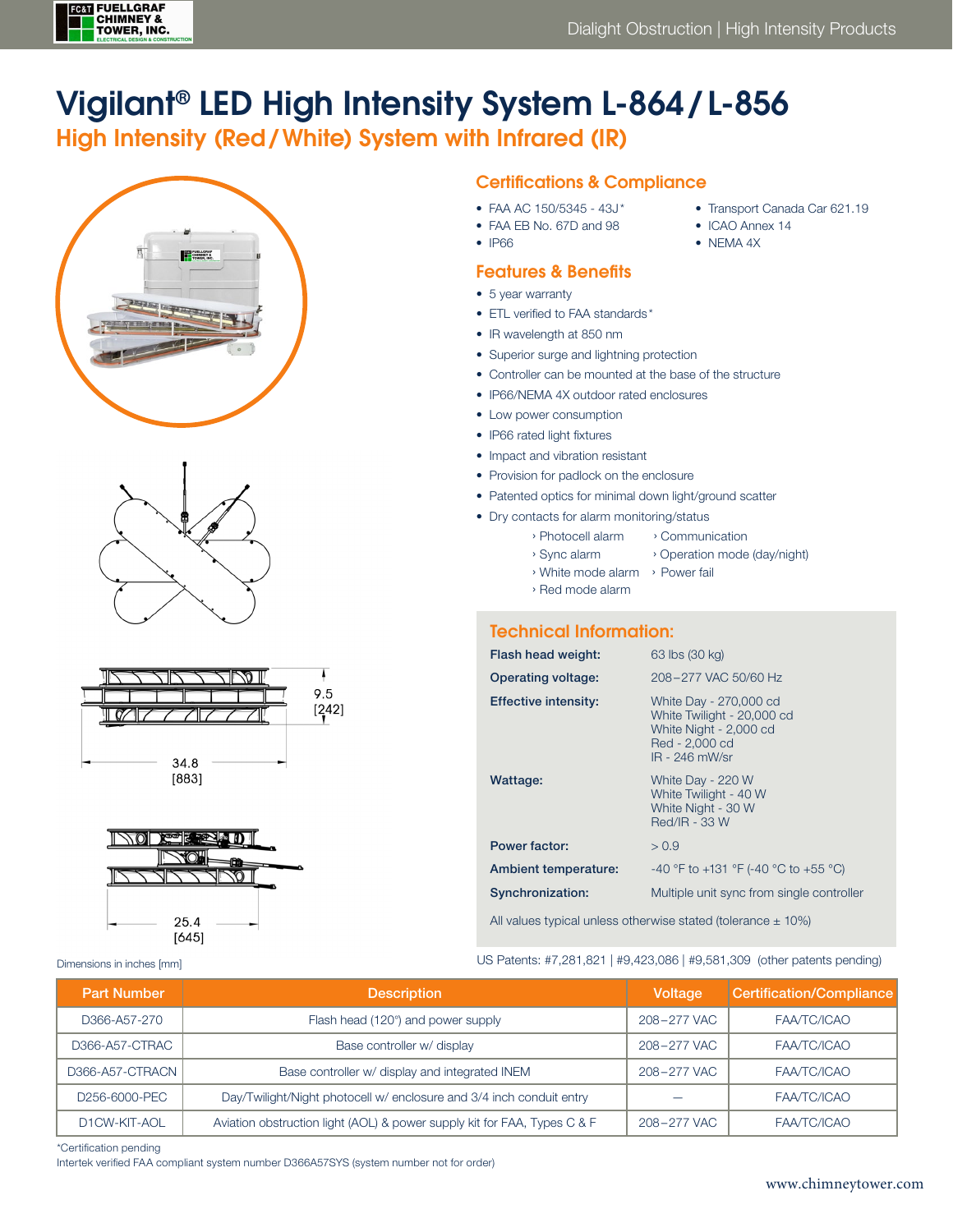

# Vigilant® LED High Intensity System L-864/ L-856 High Intensity (Red/White) System with Infrared (IR) FAA Type B, C, F & G

## **Application**

The Dialight Vigilant® High Intensity Red/White System is the first all LED L-864/L-856 unit designed for the lighting of communication towers, chimneys, smoke stacks, broadcast towers and other tall obstructions to aerial navigation, as specified by the FAA and ICAO.



www.chimneytower.com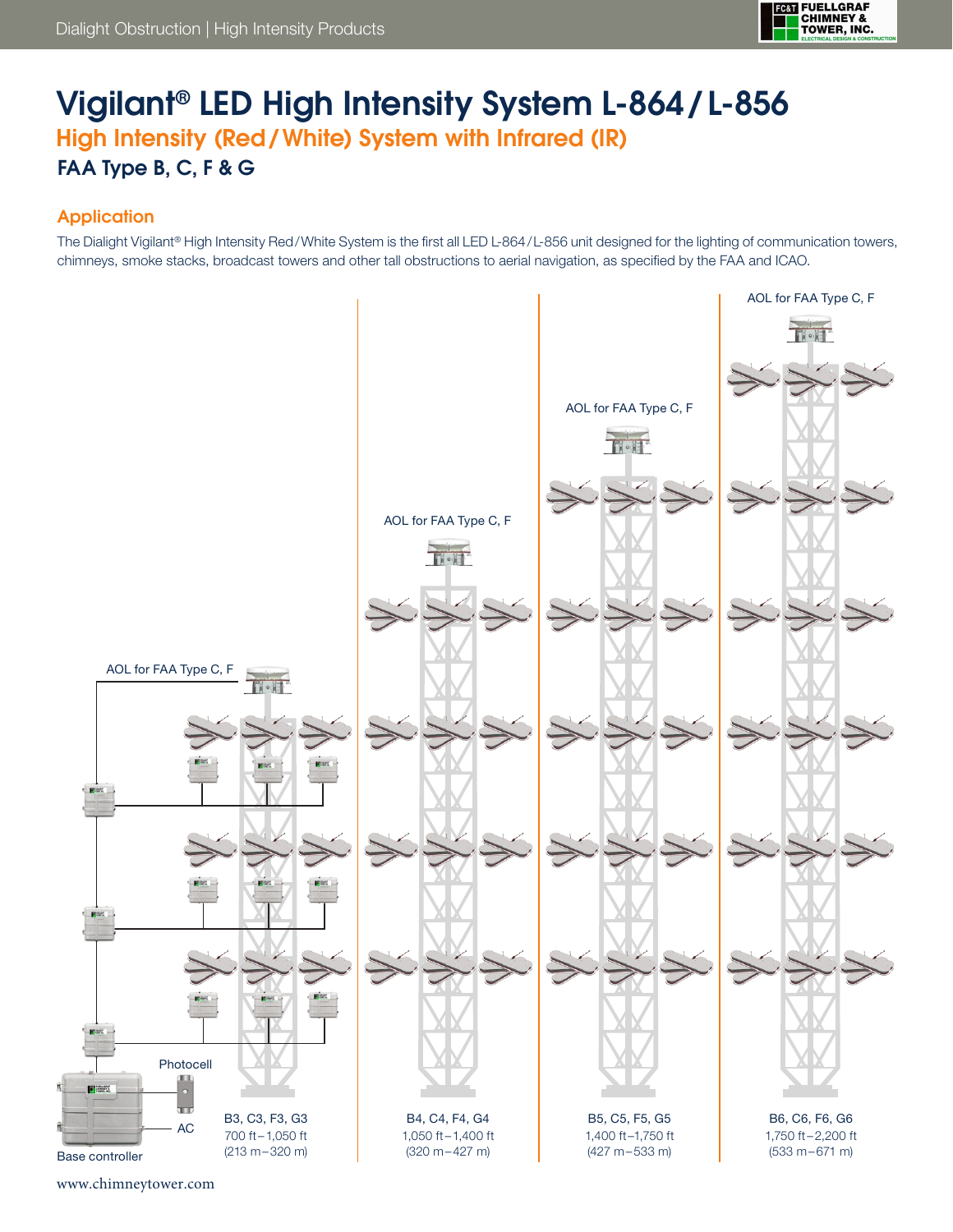

# Vigilant® LED Medium Intensity System L-864/ L-865

# Medium Intensity (Red/White) System with Infrared (IR)







Dimensions in inches [mm]



Flip top design for simple installation



### Certifications & Compliance

- FAA AC 150/5345 43J
- FAA EB No. 67D and 98
- IP66

### Features & Benefits

- 5 year warranty
- ETL verified to FAA standards
- IR wavelength at 850 nm
- Superior surge and lightning protection
- Patented optics for minimal down light / ground scatter
- Remote monitoring options available
- Integrated controller with LCD backlit display
- Universal 120–277 VAC input or 48 VDC input
- IP66/NEMA 4X outdoor rated enclosure
- GPS synchronized controller available
- Provisions for padlock on the enclosure

### **Cable**

- Recommended UV rated 4 conductor cable with metal foil and braid. 14AWG (2.08 mm2) for lengths up to 680' (207 m) or 12AWG (3.31 mm2) for lengths above 680' (207 m).
- Complete kits available: D1, E1, E1+1, E2, D2, E2+1 and D2+1

#### Technical Information:

| Flash head weight:                                               | 21 lbs (9.5 kg)                                                                                                       |  |
|------------------------------------------------------------------|-----------------------------------------------------------------------------------------------------------------------|--|
| <b>Operating voltage:</b>                                        | 120-277 VAC 50/60 Hz or 48 VDC<br>power factor corrected supply                                                       |  |
| Supply voltage ranges:                                           | Nominal $\pm$ 10%                                                                                                     |  |
| <b>Effective intensity:</b>                                      | White Day - 20,000 cd<br>White Night- 2,000 cd<br>Red Night - 2,000 cd<br>IR - 246 mW/sr                              |  |
| Flash head power:                                                | White Day - 36 W (system $= 75$ w)<br>White Night - $4 W$ (system = $10 w$ )<br>Red/IR Night - 15 W (system $=$ 28 w) |  |
| Power factor:                                                    | > 0.9                                                                                                                 |  |
| Operating temperature:                                           | -40 °F to +131 °F (-40 °C to +55 °C)                                                                                  |  |
| Synchronization:                                                 | Multiple unit sync from single controller                                                                             |  |
| All values typical unless otherwise stated (tolerance $\pm$ 10%) |                                                                                                                       |  |

US Patents: #7,208,881 | #7,568,821 | #7,604,380 | #7,777,424 | #9,423,086

| #9,476,548 | #9,581,309

- Transport Canada Car 621.19
- ICAO Annex 14
- NEMA 4X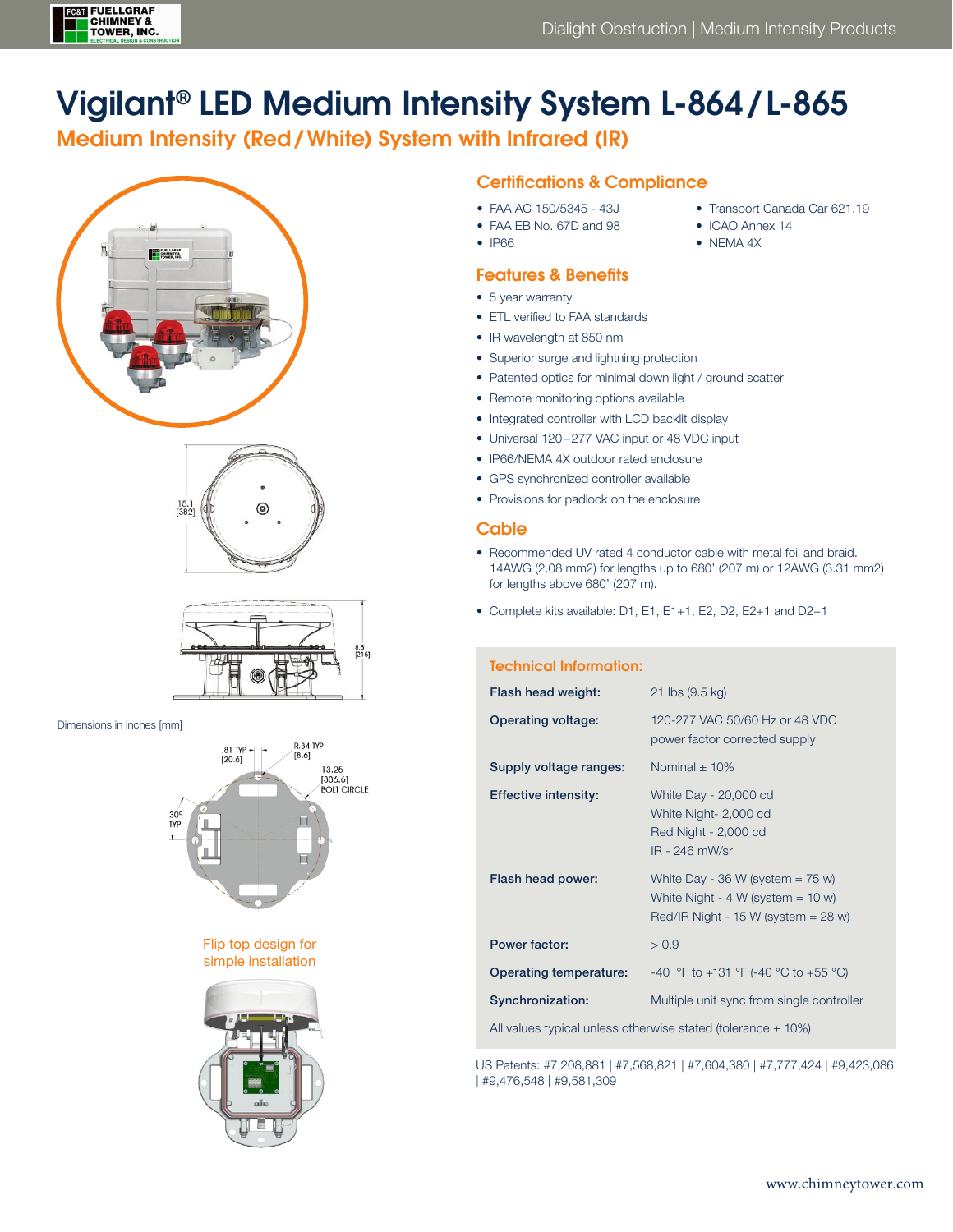

# Vigilant® LED Medium Intensity System L-864/ L-865 Medium Intensity (Red/White) System with Infrared (IR)

## **Application**

FAA Type D & E

Dialight's LED based dual (Red/White) obstruction system is ideal for D & E style FAA communication tower types and can be used to mark other structures as well. The operation of the lights is configurable and fully monitored. The side markers can be run in steady burn or flashing mode. The lights are ETL verified to the FAA requirements.